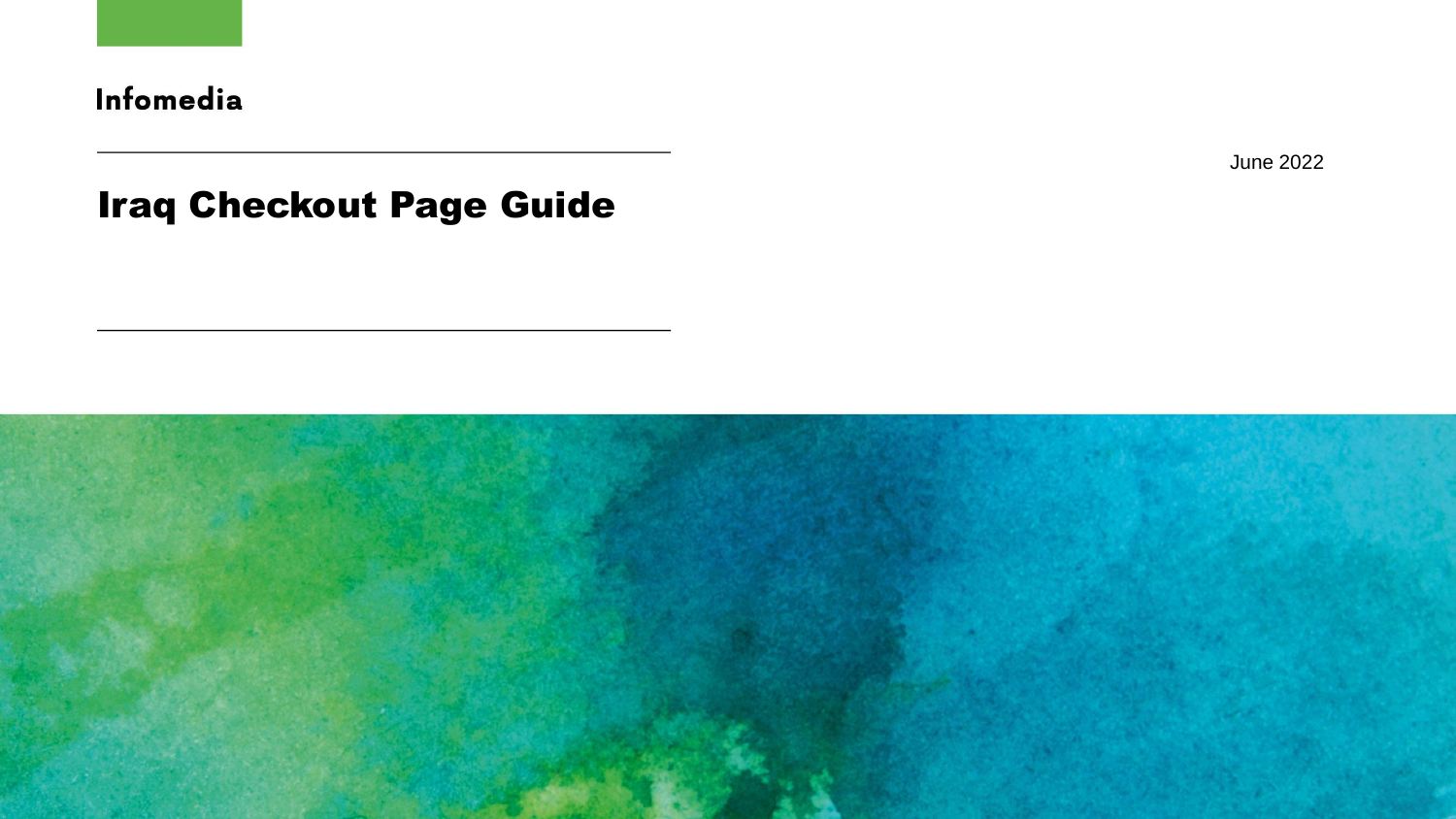## Zain User Checkout Pages – HE

Note: page is presented here in English for convenience however Arabic is the mandatory primary language